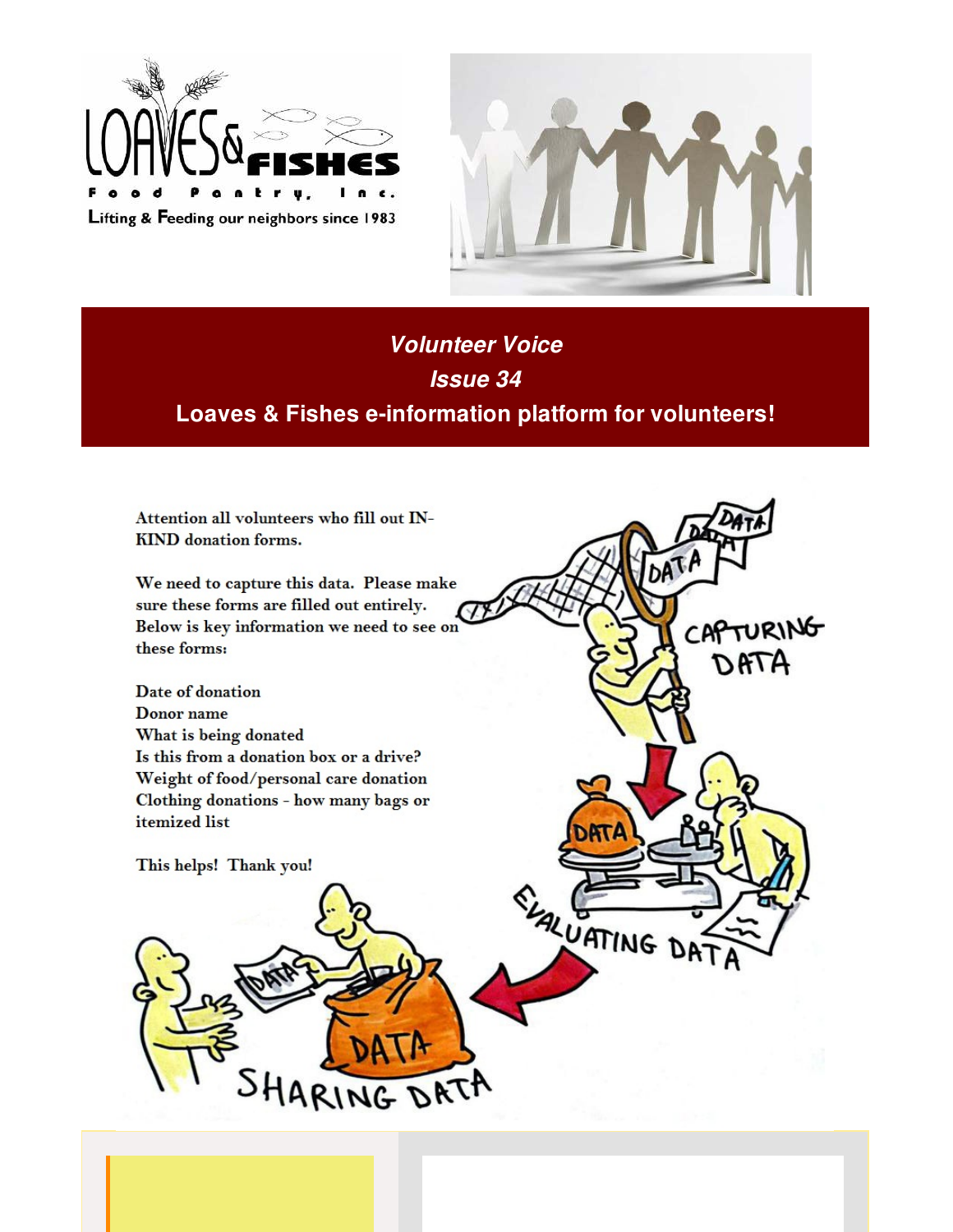

A BIG thank you to all the volunteer drivers who we rarely see at the pantry, but who make sure the food is always here for the clients! THANK YOU!

Another BIG thank you to the crew who comes and helps on Tuesdays to unload the Greater Boston Food Bank delivery! THANK YOU!

\*\*\*You are appreciated\*\*\*





Stay tuned for some very exciting news about volunteer activity sign ups through the website! With the help of a volunteer, we will be launching a "new" website optimized for mobile with an extra feature for volunteer information!



It's that time of year again...we have SO much awesome produce for our clients! Unfortunately, this can slow down the process in the pantry. Thank you all for hanging in there and working with us to improve the flow. Your observations and ideas are critical to making process improvements! Below are some helpful tips for Food Distributors during Open Pantry Sessions:

- Plastic bags are located near every produce station (and also school age special stations). It can be helpful to offer to hold the bags for the client while they choose their produce and special items.
- Try to keep the client focused when selecting produce and meat items and redirect their attention if necessary.
- If there is a backup of carts, but the produce racks are available, you can leave the cart behind and bring the client to the produce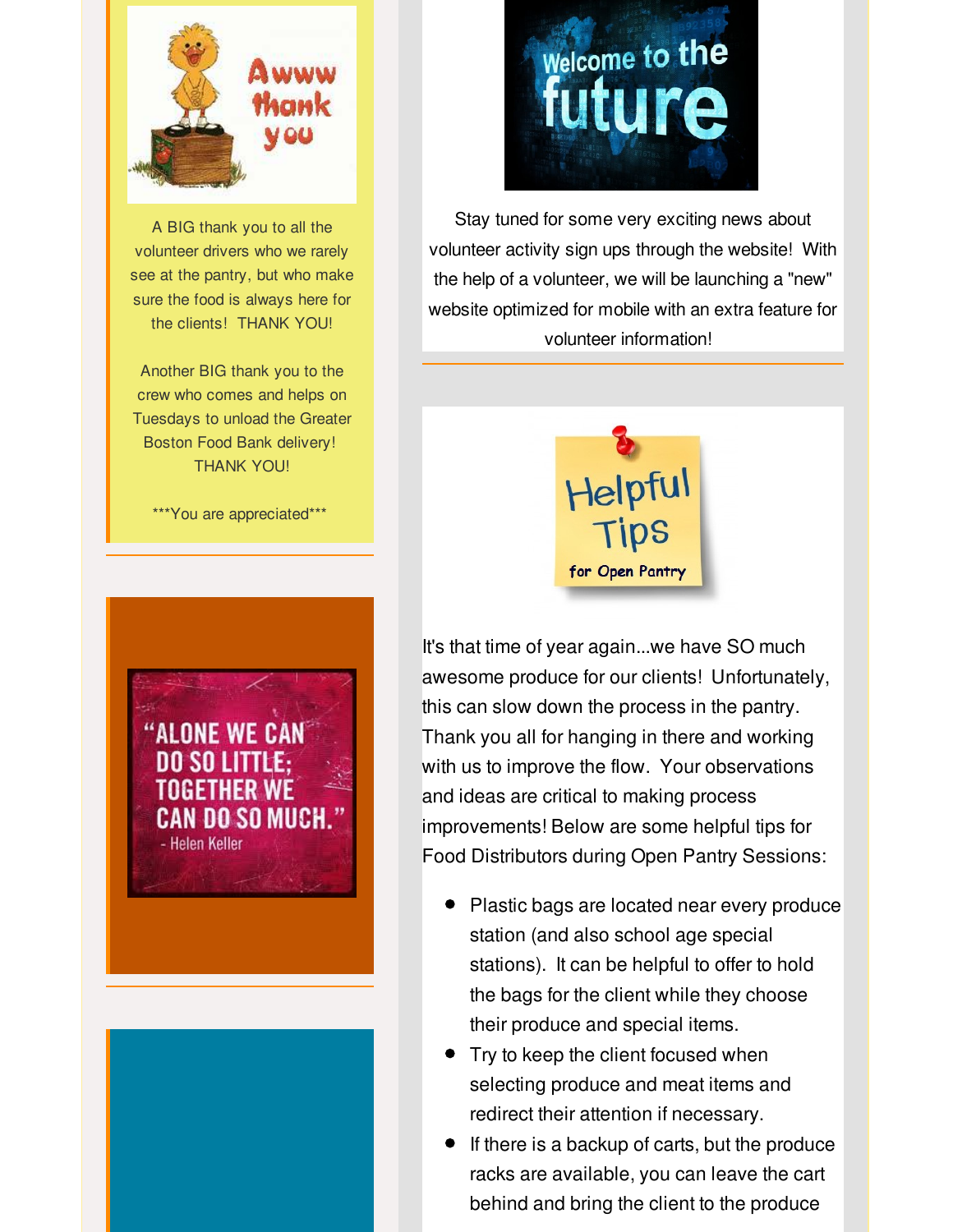

We are looking for a PAINTING CONTRACTOR to bid on painting the exterior of Loaves & Fishes Food Pantry. If you know of a professional painter who might be interested bidding, or someone we should contact, please let us know!



Don't forget us on Saturdays and Tuesday evenings! We surely do need volunteers during Open Pantry Sessions on the first and third Saturday mornings of the month and the second Tuesday evenings of the month!

We need food distributors, bag assistants and clothing room assistants! We also need a Saturday morning Greeter!



racks to make their selections, then return to the cart. You can also use this strategy if stuck in line and the meat freezers are available.

- It IS acceptable to pass other clients. Some clients take longer to shop--and that's ok- but you can politely pass if you need to.
- If there is a discrepancy between what is written (or not written) on a client card and what a client is telling you, please immediately see a Steward for clarification.
- In order to avoid gaps in the shopping area that could slow down the entire session, please try to make sure someone is always at the USDA station. This may mean calling your client to set up early so that they are ready to shop when it's time to go.
- **If you hear or observe anything that troubles** you, please immediately seek out a Steward or a Staff member.
- If you have observations or ideas to improve the Open Pantry Process, please don't hesitate to speak to a staff member! We are always open to suggestions and improvements!

Thank you all for your hard work. Open Pantry Sessions have never run more smoothly than they do now and it's all because of you!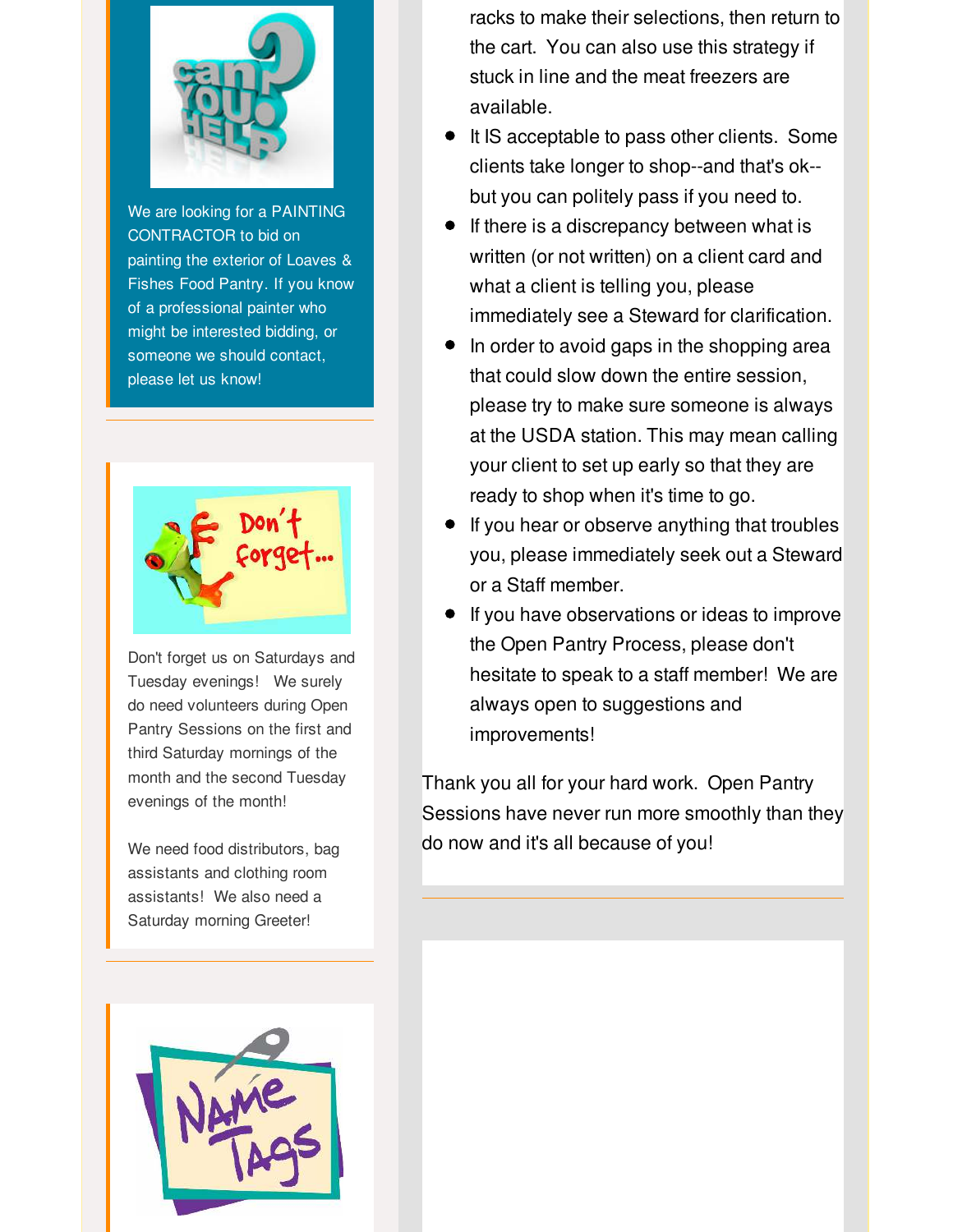New name tags are ordered on a regular basis. If you are a newer volunteer and do not have one yet, or have asked for a new name tag, take a look in the Volunteer Cafe the next time you are in! Chances are, your name tag is there!



The 2015 Backpack Program will be located off-site this year on Monday, August 24th. Detailed information about this event will be distributed in August.

If you are here receiving donations for the Backpack program, please note we have special donation forms and they should be located at each entrance. Backpack donations should be placed in the supply closet on the rolling rack specifically designated for the Backpack event. Please see staff member with any questions. :)



click here to view our [May Newsletter](http://r20.rs6.net/tn.jsp?f=001y1ltD-1ldJDzDiVwNHG-Es5HooYJqU2RTJRjSvwn_LiyjeQXwVNZuIw2L38OecCNKYClfOvpNa6tZsI2I_zfC0pKb9RbzNgin6J_WLfJTLZUzeoh-IPGf4ZSJbQLV8_L2FGNrjrJ3Xv71PMwUnKDZ0cIR0_eJ-CYIggzx9H6N8n3EZYTs7aQQqtzj3B2LagKGK57wosduuzAYDPQqAcNVZYLOhSgIkruC2lu0cshx1VDXy9DDWjOtw==&c=&ch=)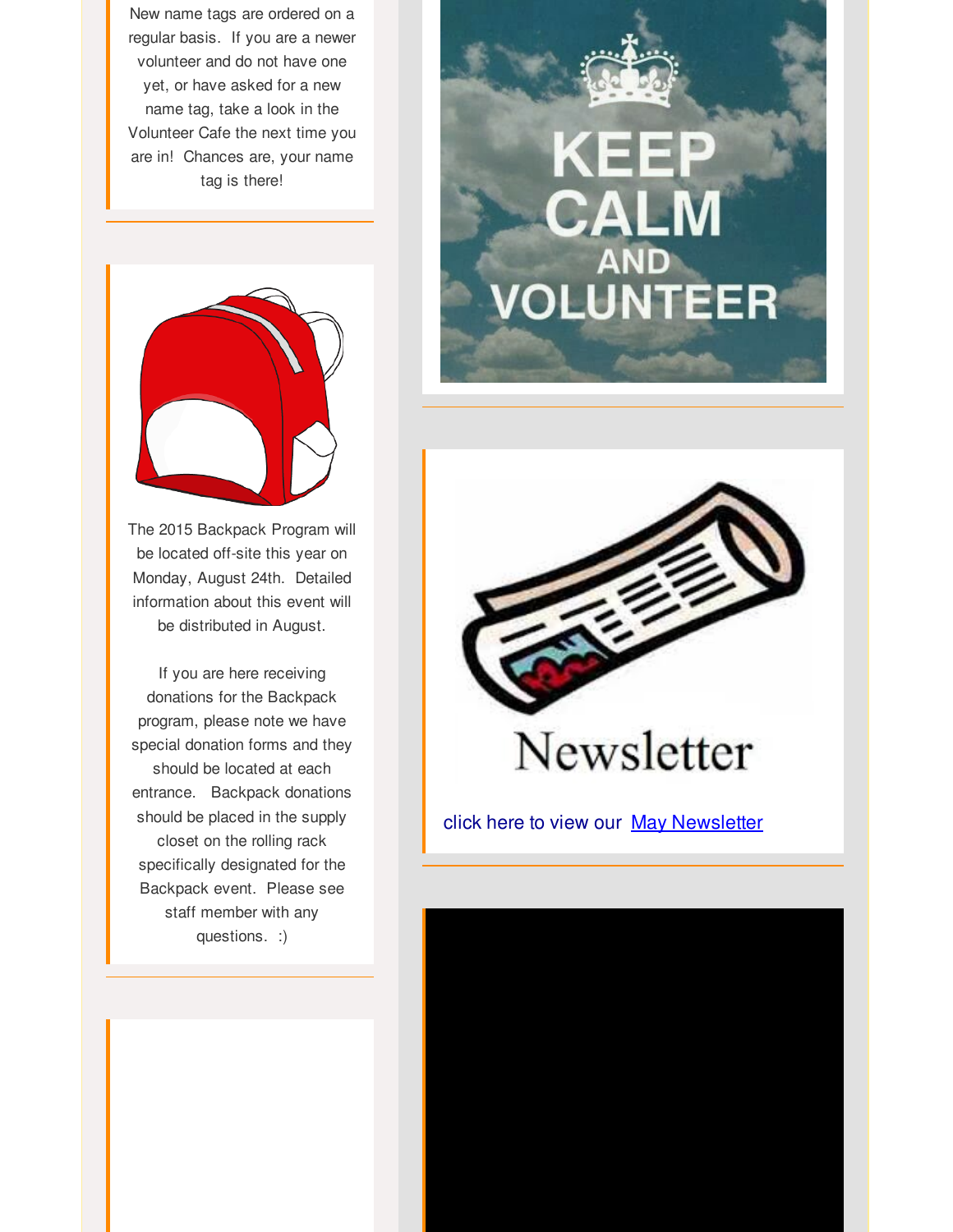

We still have polo shirts embroidered with L&F logo available to volunteers for \$17! If you would like a shirt, please email tohelp@loavesfishespantry.org and make sure you specify Men's or Women's and a size!

Find us on Facebook

Visit our Facebook page and "Like Us" to see our latest news and to share your experiences as volunteers and donors. To visit our page type the URL below into your web browser:

[http://tinyurl.com/l-f-devens](http://r20.rs6.net/tn.jsp?f=001y1ltD-1ldJDzDiVwNHG-Es5HooYJqU2RTJRjSvwn_LiyjeQXwVNZuNg_R23P05bdwkyLjoM14LkPiO2VEFzd-eURH1qlQu_lVih0CIHhk_ldlccwvK8iVSK2-AvQyXcz2qWBT6aefmdJo2I3NkVb1kPQQmhSr_P6iuRxALwovcYNspo0wEUnKw==&c=&ch=)

Follow us on **twitter** 

Follow us on Twitter @LoavesFishesMA

"Volunteering can be an exciting, growing, enjoyable experience. It is truly gratifying to serve a cause, practice one's ideals, work with people, solve problems, see benefits, and know one had a hand in them." - Harriet Naylor



## **2015 Loaves & Fishes Calendar**

**[Click here for a Printable 2015 Loaves & Fishes](http://r20.rs6.net/tn.jsp?f=001y1ltD-1ldJDzDiVwNHG-Es5HooYJqU2RTJRjSvwn_LiyjeQXwVNZuN_X796txZBzI1ggI06Ebv1N-p92rAQbIeRqD6V2UTi7tjoISx2YAr-IAWaNxMqe-UENBhcG-5J7Y2rF0kn_vOhjA4Oggc8InD2-XfSPIgefgv1EVK_DaZ8mRXG0C5aoEbr33rxnB_i6cS_ivuyip23YaX_BM_ByrluWuqz-5aDqC_8cDn2PBGKgHG6GFAa_NA==&c=&ch=) Pantry Calendar**